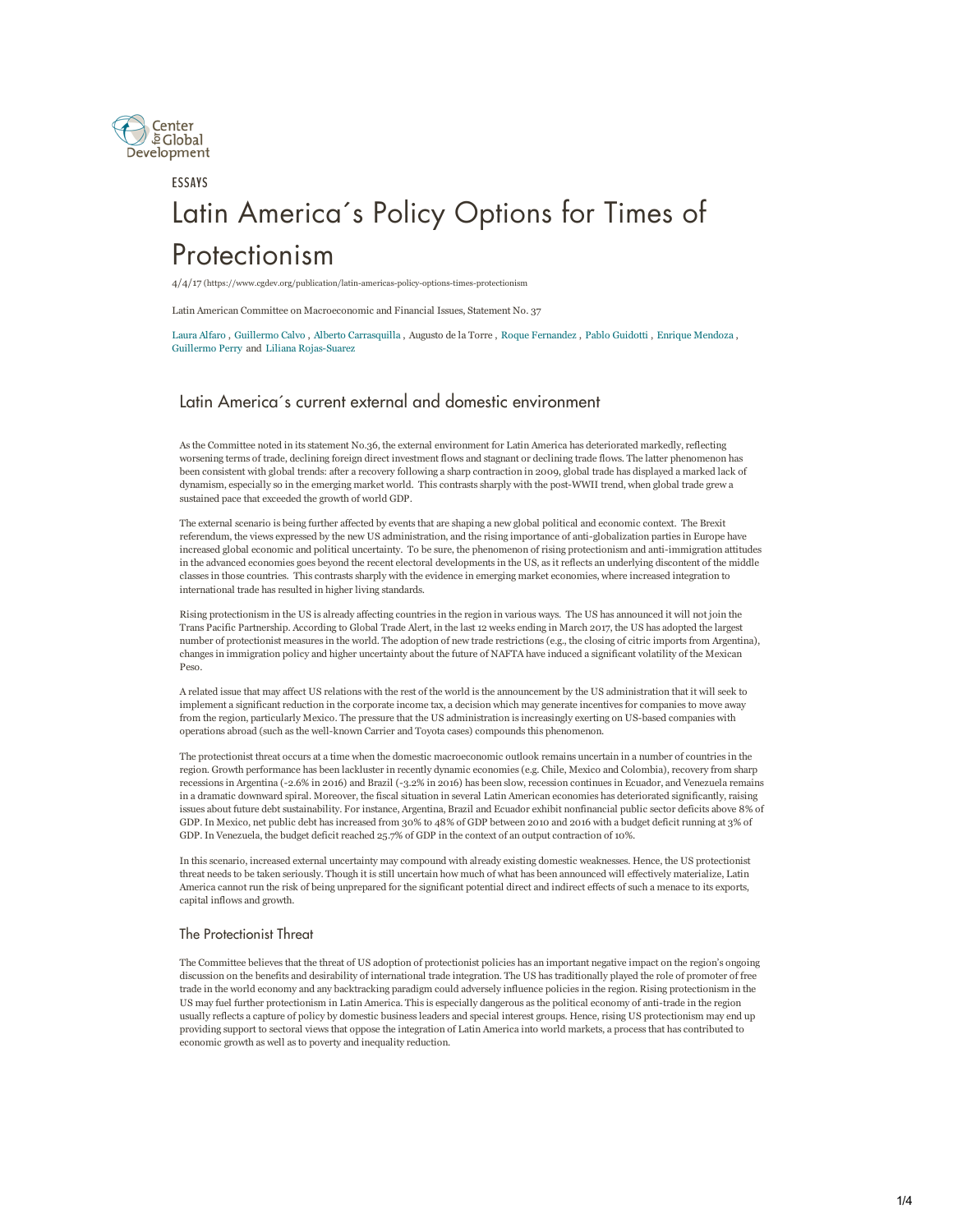The potential adoption of protectionist policies by the US administration may include: 1) adoption of a generalized Border Adjustment Tax (BAT) and individualized trade restrictions (within or outside of WTO rules); 2) revision of existing trade agreements, in particular NAFTA; 3) official pressure applied to US-based companies to redirect investments into the US and away from other countries (particularly Mexico in the context of NAFTA); and 4) adoption of trade restrictions vis-á-vis China.

One of the most concrete announcements so far has been the creation of a commission that will soon propose the enactment of a Border Adjustment Tax (BAT). Some have argued that imposing such measure—which may be viewed as a real devaluation—may be neutralized by an appreciation of the US dollar. However, it may still be a way to meet two goals: honor protectionist promises and reduce the fiscal cost of adopting aggressive tax cuts for corporates (another campaign promise). However, this prediction of full neutrality lacks empirical support and reflects a narrow focus on the determinants of the exchange rate.

The Committee believes that imposition of a BAT would not be neutral, not least because of doubts about its permanence, and would hurt Latin American exports to the US, whether protected or not by a free trade agreement. It could have additional serious effects on the region through its effects on growth, especially if it leads to defensive measures by countries in the region. The worst scenario, though improbable so far, would be that the application of trade restrictions leads to a generalized trade war. Such a development would, in the Committee's view, increase the risk of a sharp reduction in capital flows that would compound the adverse effects of a reduction in trade flows

The Committee believes that implementation of a BAT may face significant opposition within the US. In particular, the modern structure of international trade, increasingly organized through global value chains, suggests the BAT's incidence may ultimately be uneven across firms and, hence, disruptive to US international businesses (e.g. the Walmart case). In this context, the Committee believes that the BAT is likely to have a bias in favor of incumbent global value chains. Hence, new entrants and countries that are less integrated to global value chains that do not include US production may be more vulnerable to the enactment of a BAT. In that respect, Latin America is one of the world's regions that have integrated the least to global value chains (apart from more traditional value chains based on natural resources) and, where, the recent lack of dynamism in trade has been more apparent.

A reduction in trade with the advanced economies, and in particular with the US, may entail significant costs for Latin America. This reflects the fact that gains from trade, covering a wide array of factors, such as faster transfer of technology and improvements in input quality—in particular of capital goods—would be reduced or lost. Trade benefits domestic production processes, and provides incentives that attract foreign direct investment (FDI). FDI from advanced countries to emerging market economies related to global trade not only contributes directly to economic growth but also to institutional quality and corporate governance.

However, Latin America's history shows that not all FDI has the beneficial effects noted above. If governments attract FDI by means of excessive privileges, special tax treatments and protection of domestic markets, FDI may become as inefficient as the highly protected domestic sectors. In this case, FDI flows respond more to the recipient countries' lack of financing than to a desire to acquire technological progress and increase the economy's productivity.

The US administration has already announced its intention to revise NAFTA. Such revision may be very complex in practice as the competitiveness of several US industries (such as the automotive, medical equipment and computers industries) would be jeopardized.<sup>[\[1\]](javascript:void(0);)</sup> Further, though the US President possesses legal authority to take the US out of NAFTA it is yet unclear whether any intended modifications require Mexican and Canadian acceptance and/or congressional approval in the U.S.

Still, the US administration may be inclined to believe that protectionism may reinforce the current US recovery, though this is not a foregone conclusion in a world where trade is dominated by global value chains*.* The stakes are very high for Mexico given its strong economic dependence on US trade, investment, and financial flows: nearly 78% of Mexico's exports go to the US, and nearly 53% of Mexico's FDI comes from the US (US\$ 101 billion in 2013).

Indirect effects to Latin America of eventual protectionist actions could be especially severe if the US applies significant trade restrictions to China, as this may exacerbate current Chinese financial fragility and slowdown trends*.* Although the US administration has already backed down on some of its initial positions (e.g., about strengthening links with Taiwan in defiance to China´s "one country" stance), it could happen that an eventual renminbi depreciation reflecting growing financial instability and capital outflows in China could be interpreted as "currency manipulation" and give rise to US trade retaliations. A resulting worsening of the Chinese slowdown would hurt Latin American exports to China, leading to slower growth including via lower than otherwise commodity prices.

In addition, slower Chinese growth and lower commodity prices would also impact adversely Latin American capital inflows. The recent experience in 2013 and 2014 shows that the fall in commodity prices led to a sharp drop in FDI inflows in oil and mining exporting countries in South America. It also led, in some countries, to a (temporary) increase in sovereign risk and a fall of capital inflows due to reduced growth prospects, though this effect was partly counteracted by the continued world's ample liquidity. If, as expected, monetary conditions in the US and Europe tighten, such compensatory factor may no longer be present in the future.

# What are Latin America´s policy options to face the challenges and mitigate the risks?

As mentioned above, though it is still uncertain how much of the protectionist threat will become a reality, Latin America cannot run the risk of being unprepared for the significant potential direct and indirect effects on exports, capital inflows and growth. Priority should be given to actions that would benefit Latin American economic growth in any event. On the one hand, the impact of rising protectionism can create social and political tensions that can widen the space for policy mistakes. On the other hand, it can create opportunities to broaden economic and financial integration outside the US economy. The region's response must avoid self-defeating actions and seize opportunities proactively.

The Committee recommends that policy implementation maintains a long-term perspective and resist alternatives that may seem reasonable from a short-term perspective, but can alter medium and long term sustainability, as has occurred in the past. In this sense, the Committee considers that retaliation in the face of protectionism has always been and continues to be a very poor and very costly policy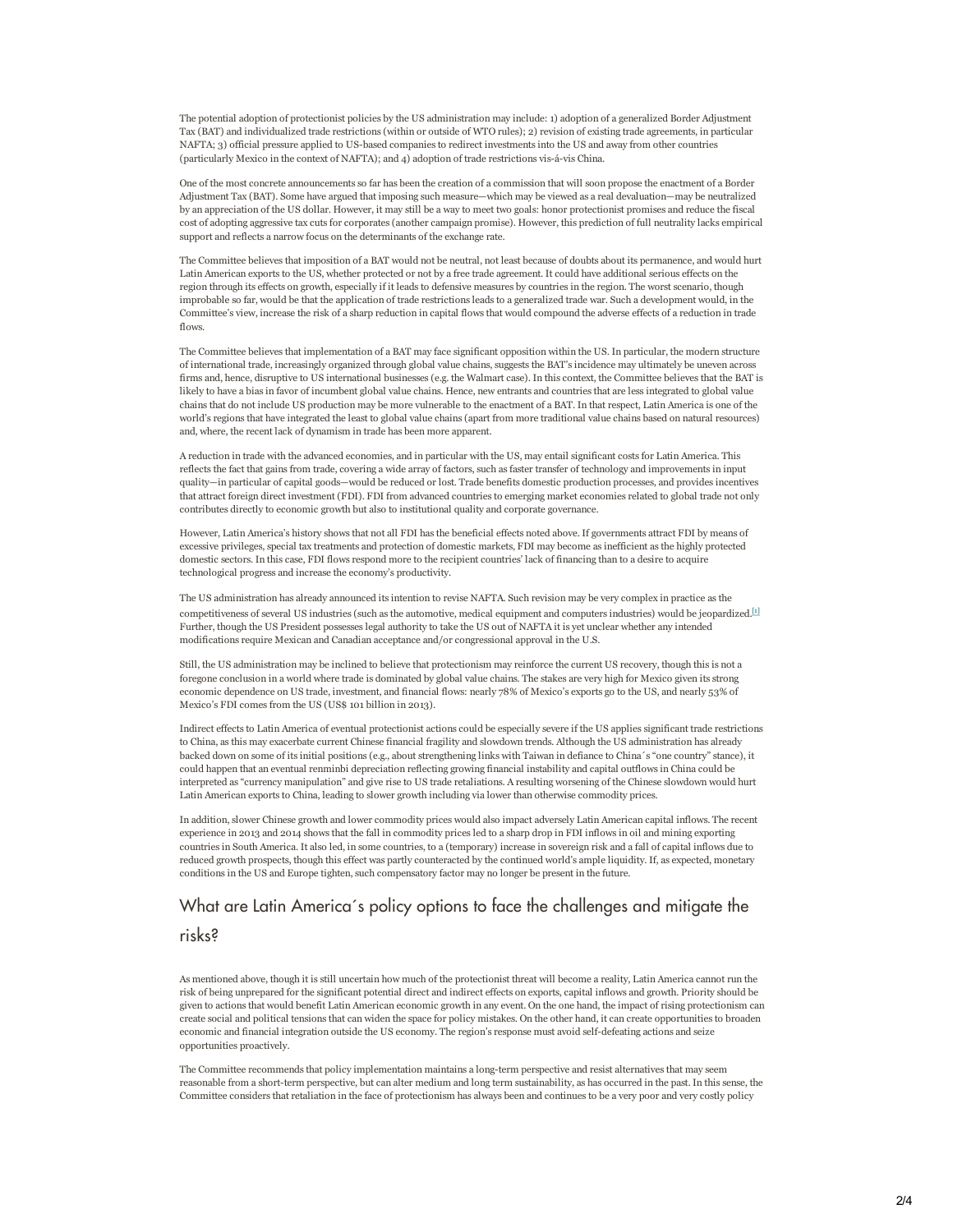choice. However, the Committee believes that the region should prepare itself to collectively counteract, jointly with countries in other regions, eventual US protectionist measures within the WTO and other international organizations and fora.

Similarly, if regional economic growth indeed continues to underperform, policy makers may feel tempted to implement measures that presumably compensate domestic producers for the advantages granted to their foreign competitors by their governments. For instance, an important reduction in the corporate income tax rate abroad may elicit calls for an equivalent reduction in the domestic corporate tax rate or other fiscal stimuli, for instance through the financial sector. Regional policy makers must evaluate these proposals very carefully because fiscal sustainability might be compromised and, perhaps more importantly, because it may perpetuate inefficiencies and low productivity traps.

The Committee believes that it is hard to envision strong growth without trade. However, Latin America displays a low level of trade openness and very low intraregional trade. This is the case for South America, and in particular Mercosur countries, as Mexico, Central America and the Caribbean are significantly more open. Central America and the Caribbean also display higher levels of intra-regional trade. Mexico, Central American and Caribbean countries are those that would suffer the most from increased US protectionism as the US represents a higher share of their export markets.

Several studies suggest that a low level of trade openness is a serious impediment for higher productivity and economic growth, particularly when countries are not integrated to global value chains.[\[2\]](javascript:void(0);) At the same time, it must be recognized that the process of international trade integration has significant adjustment and distributive costs that require compensating policies. To maximize its benefits, an opening process needs to be designed placing emphasis on factors that maximize acquisition of knowledge, transfer of technology, and contribution to value chains that incorporate domestic capital.

#### Strengthening Latin America's economic ties with Europe and Asia

Some countries in the region already have preferential trade agreements with the European Union (EU), such as Chile, Mexico, Colombia, Peru, Ecuador and the Central American Common Market countries. The Mercosur countries and the EU have been negotiating, intermittently, a free trade agreement for many years. However, these trade agreements have tended to be more restrictive than those signed with the US, reflecting the fact that the US had a more open trade policy than the EU. If US protectionism rises, it is likely that the EU will seek more aggressively to negotiate new trade agreements and be interested in deepening existing ones.

This is not surprising as for the EU deepening economic ties with Latin America and Asia now does not only represent a defensive move to partially compensate (though much less than for Latin America) the effects of eventual US protectionist measures (such as the imposition of a BAT), but an opportunity to increase their exports, FDI and geopolitical influence in these regions at the expense of eventually declining US economic flows and influence.

The Committee believes that Latin America should take advantage of this opportunity. Mexico and the EU are already negotiating the "modernization" and deepening of their free trade agreement, given that the stakes of the protectionist threat are higher for Mexico than for the rest of the region. The Committee recommends that other countries in the region should follow this lead, making sure that the EU becomes more open to agricultural products from the region.

Similarly, several Latin American countries have also signed bilateral free trade agreements with Asian countries. [\[3\]](javascript:void(0);) The authorities of several Asian countries have also voiced their intention of deepening their economic relations with other regions as a response to US protectionist threat. The Chinese are seeing this as an opportunity to expand and strengthen their economic ties and geopolitical influence in other regions at the expense of the US. Prime Minister Xi has emerged as the main advocate of globalization vis-á-vis the US protectionist threat. The Committee believes that this may open important opportunities for Latin America, provided China is more willing than in the past to open its domestic markets.

#### Strengthening regional economic integration through open regionalism

Another direction in which Latin America should move is in deepening intraregional economic relations within the concept of open regionalism. That is, avoiding past mistakes when regional economic integration was seen as substitute for global integration.

Indeed, the orientation of some of the sub-regional integration schemes have been moving in the direction of open regionalism e.g. CAFTADR agreements with the US and the EU, in addition to some bilateral agreements. The Pacific Alliance (currently comprising Chile, Colombia, México and Peru, but open to potential new members) was, since its inception, inserted in an open regionalism context, with a vision of ´deep´ integration that goes beyond trade liberalization, including convergence towards a common regulatory framework.

However, trade agreements in the region are incomplete. For instance, trade agreements between Mercosur and the Caribbean and Central America are almost non-existent. As are those between the Andean countries and the Caribbean and Central America. The Committee believes that new trade agreements should be designed to increase coverage, uniting sub-regional groups that are not linked, and reducing gaps (missing links) within sub-regional groups.

Additionally, the current "spaghetti bowl" of trade agreements should be greatly simplified, particularly by harmonizing rules of origin and allowing their accumulation, as already done by CAFTA. In this respect, Mercosur rules of origin remain extremely complex and act as a deterrent to regional trade integration.

In connection to deeper economic integration, the Committee recommends policymakers in the region to focus their efforts on coordinating regional logistics, and optimizing the infrastructure networks of ports, railroad, road, and energy. An important aspect of this process is the harmonization and coordination of customs requirements, particularly those related to transport logistics (e.g. establishing a single passport for trucking logistics). Integration and standardization should also extend to the regulatory environment to facilitate, for instance, the transfer of energy across countries in Latin America. All these initiatives have the objective of building important regional goods that have not been a sufficiently explored by policymakers in the region.

Further, President Bachelet's proposed Mercosur-Pacific Alliance convergence may for the first time have some real possibilities of success, given the recent changes in the orientation of trade and financial policies in Brazil and Argentina. This may be a long-shot